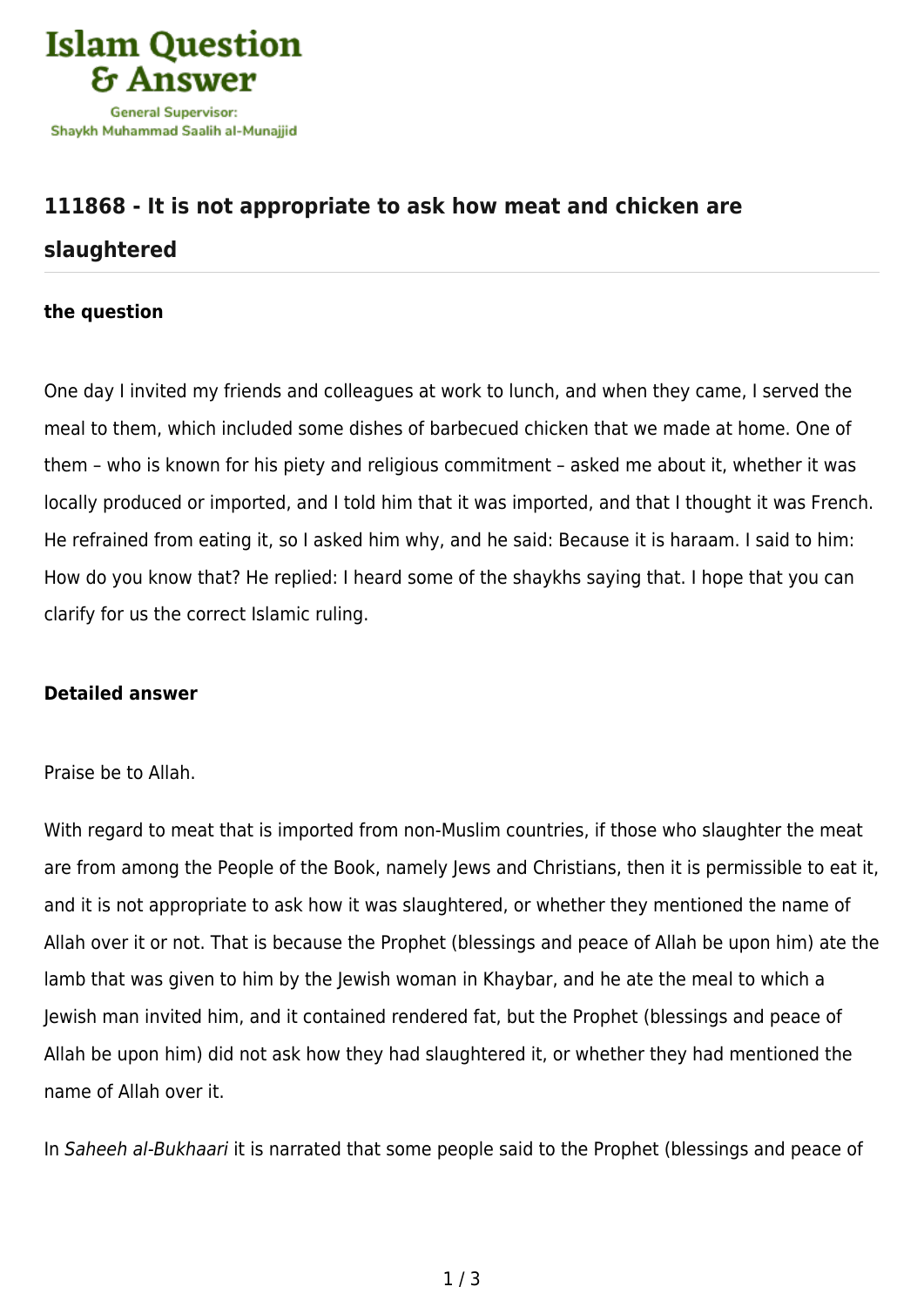

Allah be upon him): Some people bring us meat, and we do not know whether the name of Allah was mentioned over it or not. He said: "Say Bismillah over it yourselves and eat it." 'Aa'ishah (may Allah be pleased with her), who narrated the hadith, said: They had only recently become Muslim.

These hadiths indicate that it is not appropriate to ask about how the slaughtering was done if the one who did it is qualified to do it. This highlights the wisdom of Islamic teachings and how Islam makes things easy for people, because if people were required to find out whether conditions are met even though the one who did the action is qualified, that would cause a great deal of difficulty and hardship, and that would make Islam a religion of hardship and difficulty.

But if the meat came from a foreign country where those who do the slaughtering are people whose meat it is not permissible to eat, such as the Zoroastrians and idol worshippers, and those who do not follow any religion, then it is not permissible to eat it, because Allah, may He be exalted, has not permitted the meat of any non-Muslims except the meat of those who were given the Book, namely the Jews and Christians.

If we are uncertain as to whether the slaughterman was one whose meat is permissible or one whose meat is not permissible, then that is not a problem [i.e., if most of the people in that country are those whose meat is permissible].

The fuqaha' (may Allah have mercy on them) said: If there is meat that is found in a land where meat slaughtered by most of its people is permissible, then it is halaal. But in that case it is more appropriate to avoid it and choose that concerning which there is no doubt.

For example, if the meat comes from those whose meat is permissible, but some of them slaughter it in the manner prescribed in Islam, in which the blood is allowed to flow out by means of slaughtering it with a blade, and it is not slaughtered using teeth or nails, and some of them slaughter it in a way other than the manner prescribed in Islam, but most of them do it in the first manner, then there is nothing wrong with eating meat that comes from there, based on the